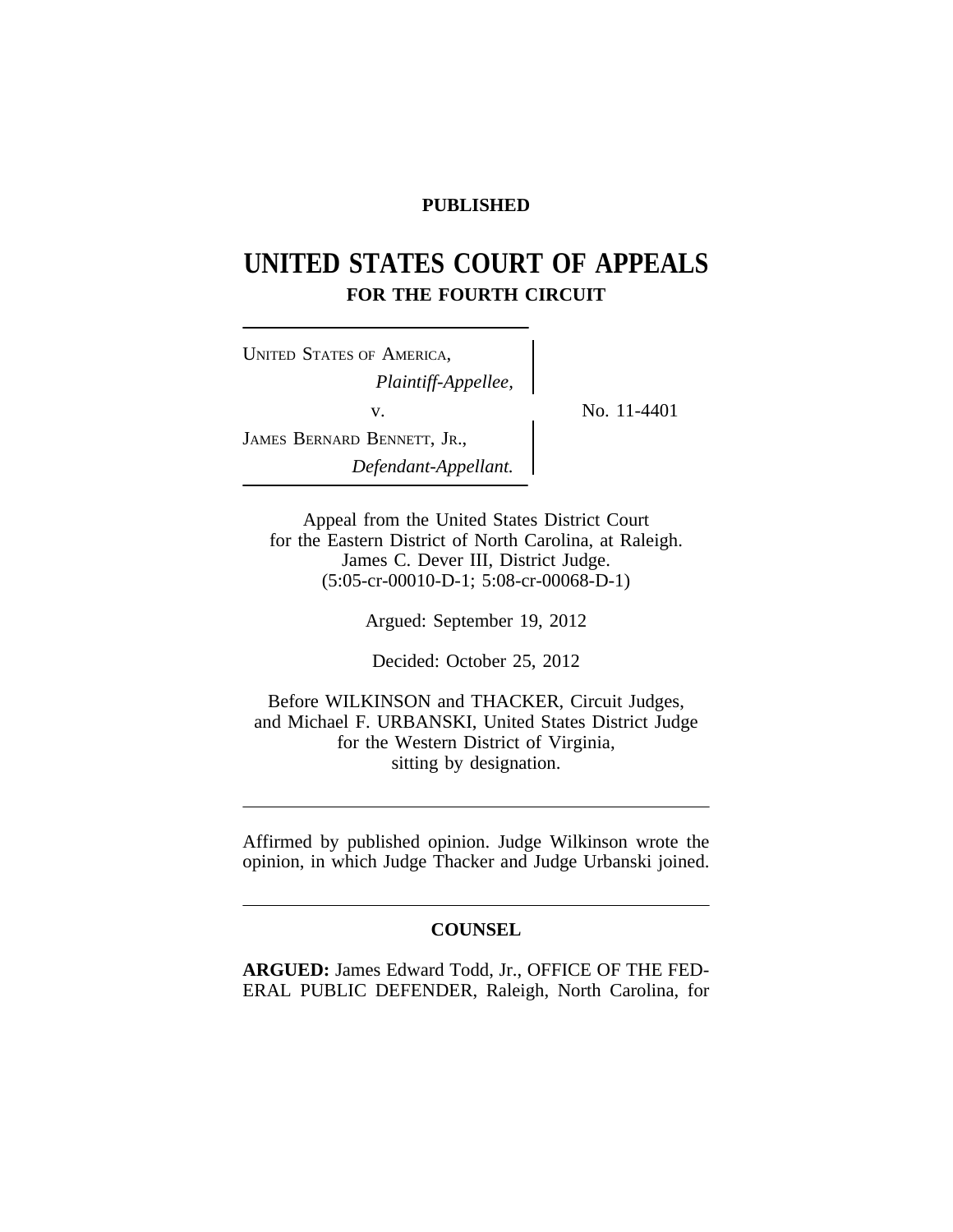Appellant. Kristine L. Fritz, OFFICE OF THE UNITED STATES ATTORNEY, Raleigh, North Carolina, for Appellee. **ON BRIEF:** Thomas P. McNamara, Federal Public Defender, Stephen C. Gordon, Assistant Federal Public Defender, OFFICE OF THE FEDERAL PUBLIC DEFENDER, Raleigh, North Carolina, for Appellant. Thomas G. Walker, United States Attorney, Jennifer P. May-Parker, Assistant United States Attorney, OFFICE OF THE UNITED STATES ATTORNEY, Raleigh, North Carolina, for Appellee.

#### **OPINION**

#### WILKINSON, Circuit Judge:

In *Tapia v. United States*, the Supreme Court held that the Sentencing Reform Act of 1984 does not permit federal courts to consider a defendant's rehabilitative needs when imposing a prison sentence or determining the length thereof. 131 S. Ct. 2382 (2011). This case presents the question whether *Tapia* applies in the context of resentencing on the revocation of supervised release. We hold that it does. Here, however, the transcript of the revocation hearing makes plain that the "egregious breach of trust" committed by the defendant in repeatedly violating the conditions of supervised release rather than any rehabilitation rationale—drove the sentencing decision. We see no reason to direct a remand that would serve no purpose, and we accordingly affirm the judgment of the district court.

## I.

The U.S. District Court for the Eastern District of North Carolina convicted defendant James Bernard Bennett, Jr., of being a felon in possession of a firearm under 18 U.S.C. §§ 922(g)(1) and 924 (the "first federal conviction"). On Janu-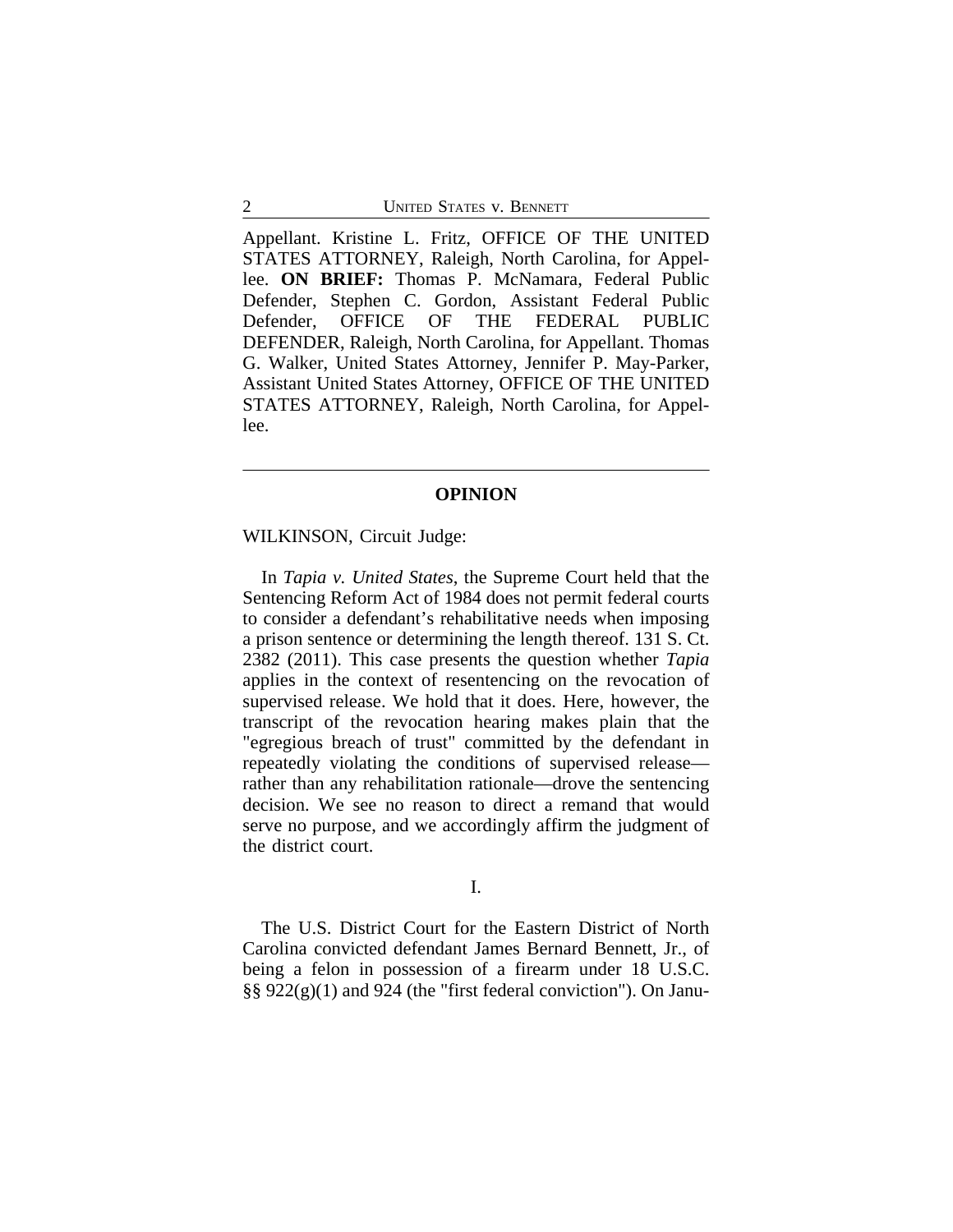ary 10, 2006, he was sentenced to fifty months of imprisonment followed by thirty-six months of supervised release. During the ensuing prison term, Bennett absconded from a halfway house. He was convicted of escape in violation of 18 U.S.C. § 751(a) (the "second federal conviction") and sentenced on March 11, 2009, to seventeen months in prison, to run consecutively with the sentence for his first federal conviction, as well as thirty-six months of supervised release, to run concurrently with the supervised release associated with his first federal conviction.

Bennett's supervised release on both convictions began on July 28, 2009. His probation officer filed a motion for revocation on October 1, 2009, and amended it on January 24, 2011, setting forth two grounds for revocation (as well as an additional ground that the government later withdrew). First, in September 2009, Bennett was arrested and charged with robbery with a dangerous weapon and possession of a firearm by a felon. He pleaded guilty in state court in January 2011 to conspiracy to commit common law robbery (the "state conviction") and was sentenced to eleven to fourteen months in custody, with credit for 450 days served. Second, Bennett tested positive for cocaine use on three occasions during September 2009.

The district court held a revocation hearing on April 5, 2011. Bennett admitted the conduct underlying the motion for revocation. The court found the imprisonment range suggested by the Sentencing Guidelines to be eighteen to twentyfour months on the revocation of the term of supervised release associated with the first federal conviction (for being a felon in possession of a firearm) and twenty-four months on the revocation of the term of supervised release associated with the second federal conviction (for escape).

The defense asked for an eighteen-month sentence on each of the two revocations, to run concurrently. Defense counsel cited Bennett's responsibilities as a father of four children, his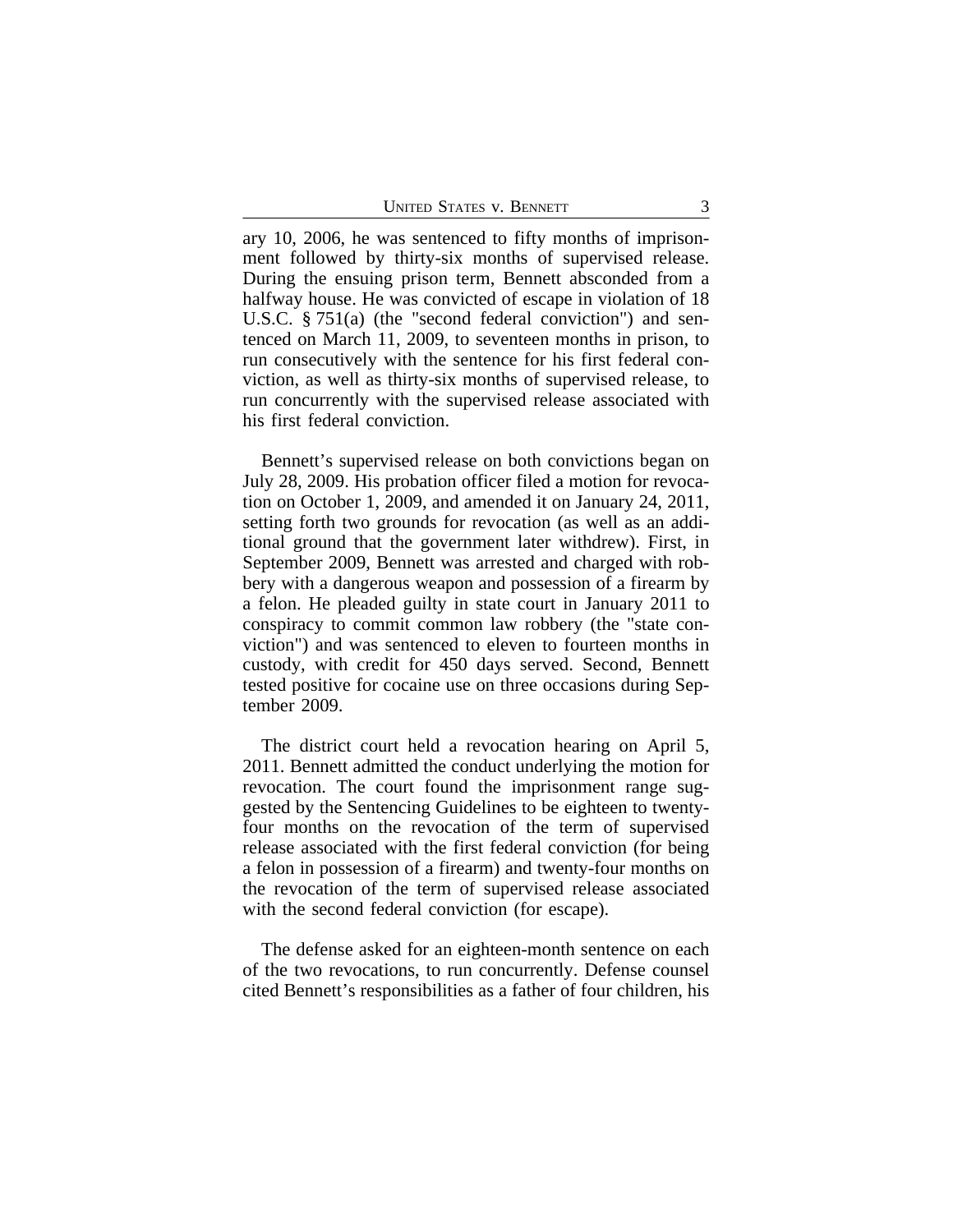relative youth (at age twenty-six), his family support, and the fact that he had recently attempted—albeit unsuccessfully—to get a GED and a job. He also emphasized that Bennett had already spent fourteen months in custody on the state conviction. The government, by contrast, urged the court to impose the maximum punishment on each revocation and to run the sentences consecutively. The government drew support from the fact that Bennett had received a downward departure on the initial sentence for his first federal conviction and argued that, by engaging in criminal acts so soon after leaving prison, Bennett showed that he "has not learned his lesson and apparently has no regard for the rights of others and does not hesitate to engage in violent behavior even after serving a federal sentence."

The district court sentenced Bennett to twenty-four months in prison on each revocation, with the sentences to run consecutively (for a total of forty-eight months). The court began its explanation by declaring that "the focus of a revocation proceeding is the breach of trust associated with being on supervised release and then continuing to engage in criminal behavior"—a theme to which the judge repeatedly returned. The court also stated that "it's clear that [Bennett], based on his positive cocaine tests, needs intensive substance abuse treatment. So, the court will impose a sentence that provides ample time for that." And when imposing the sentence on the second revocation, the judge noted that the sentence was meant to "reflect the serious nature of the breach of trust, to provide ample time for substance abuse treatment." The court also recommended that Bennett "receive intensive substance abuse treatment" in prison.

## II.

### A.

Bennett argues that the district court's invocation of his need for substance abuse treatment in explaining his sentence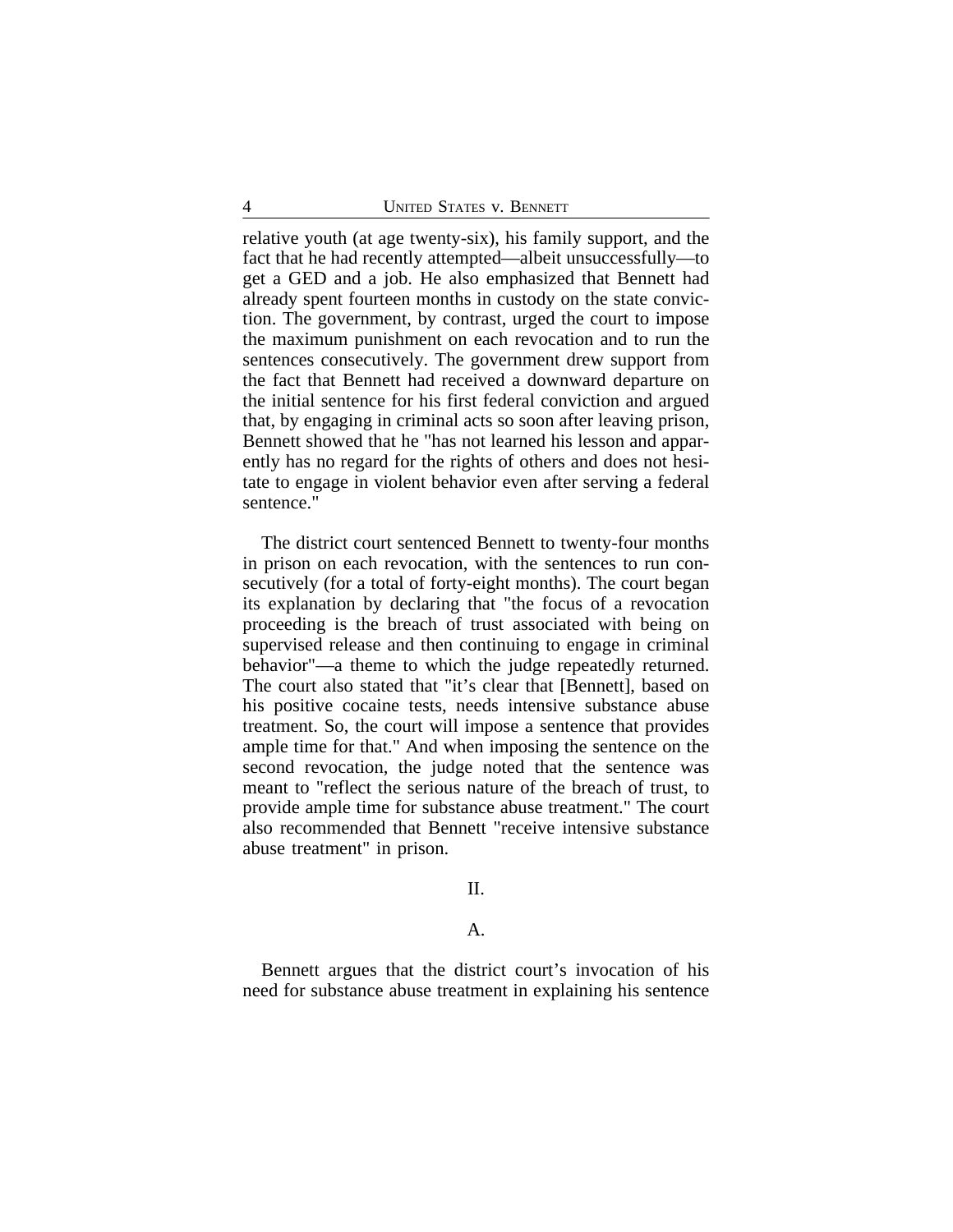constitutes reversible error under *Tapia v. United States*, 131 S. Ct. 2382 (2011). The Sentencing Reform Act of 1984 generally instructs courts to consider a number of factors when imposing a sentence. *See* 18 U.S.C. § 3553(a). One of these factors is "the need for the sentence imposed . . . to provide the defendant with needed educational or vocational training, medical care, or other correctional treatment in the most effective manner." *Id.* § 3553(a)(2)(D). At issue in *Tapia* was the proper interpretation of 18 U.S.C. § 3582(a), which provides that

[t]he court, in determining whether to impose a term of imprisonment, and, if a term of imprisonment is to be imposed, in determining the length of the term, shall consider the factors set forth in section 3553(a) to the extent that they are applicable, recognizing that imprisonment is not an appropriate means of promoting correction and rehabilitation.

*Tapia* held that this statute "precludes federal courts from imposing or lengthening a prison term in order to promote a criminal defendant's rehabilitation," establishing the rule that "when sentencing an offender to prison, the court shall consider all the purposes of punishment except rehabilitation because imprisonment is not an appropriate means of pursuing that goal." 131 S. Ct. at 2385, 2389.

B.

This court must first decide whether *Tapia*'s teaching applies to resentencing on the revocation of supervised release in addition to the context addressed by *Tapia* itself, initial sentencing on a criminal conviction. We think that *Tapia* does apply to revocation sentencing.

Most fundamentally, the text of the Sentencing Reform Act is clear: courts must "recogniz[e] that *imprisonment* is not an appropriate means of promoting correction and rehabilita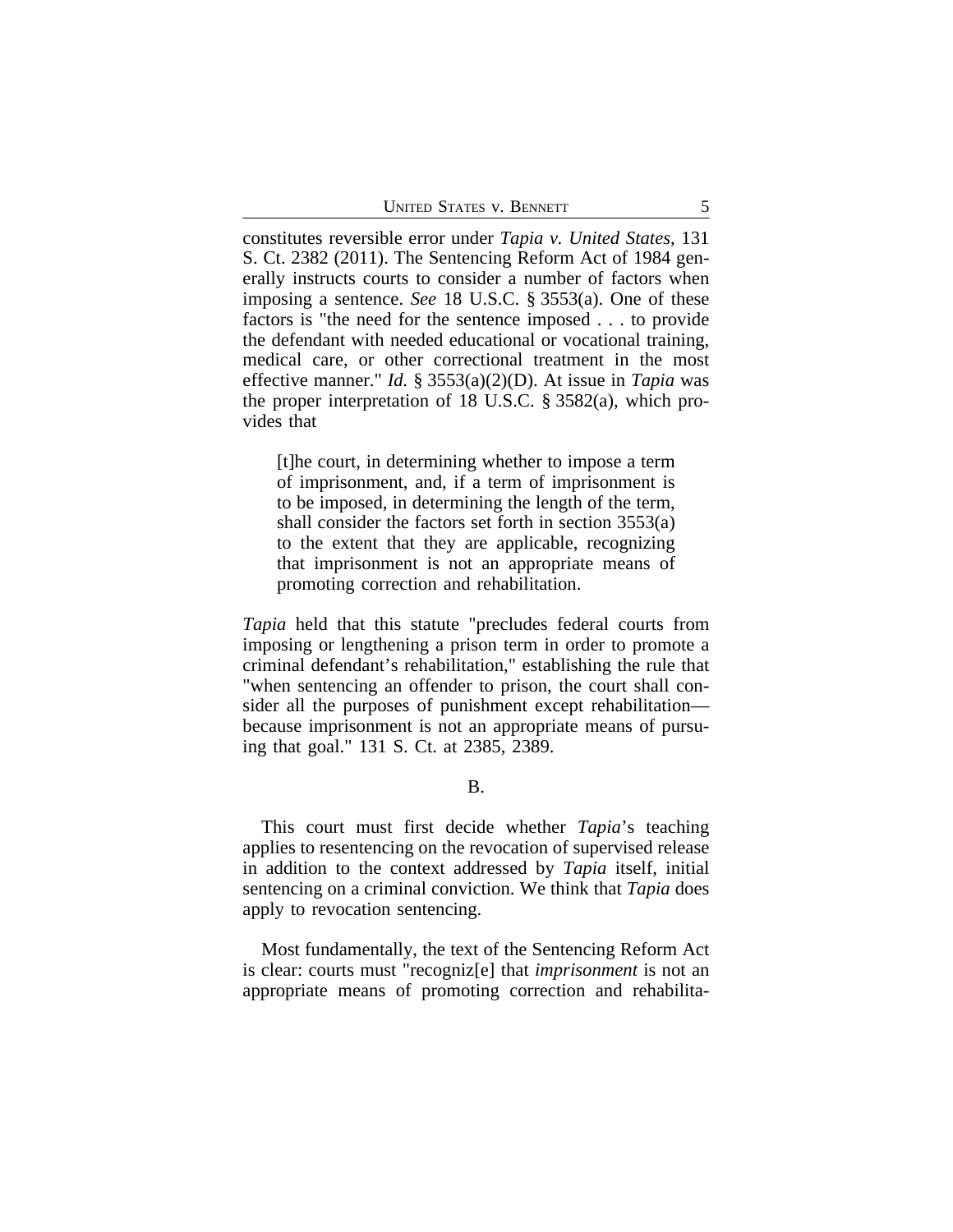tion." 18 U.S.C. § 3582(a) (emphasis added). To be sure, the provision governing the revocation of supervised release does not include the precise word "imprisonment," instead allowing a court to "require the defendant to serve *in prison* all or part of the term of supervised release authorized by statute for the offense that resulted in such term of supervised release." *Id.* § 3583(e)(3) (emphasis added). This, however, strikes us as a distinction in search of significance. "Imprisonment" is not some magic word: incarceration constitutes "imprisonment" whether imposed upon an initial conviction or upon revocation of supervised release. Indeed, "imprisonment" appears elsewhere in § 3583 to denote the latter. *See, e.g.*, *id.* § 3583(g)(4); *id.* § 3583(h); *id.* § 3583(i); *id.* § 3583(k).\*

The Supreme Court endorsed this line of reasoning in *Tapia* by interpreting "imprisonment" broadly (as encompassing both the initial decision to incarcerate an offender and the subsequent decision for how long). "'Imprisonment,'" the Court specified, "most naturally means '[t]he state of being confined' or 'a period of confinement.'" 131 S. Ct. at 2389 (quoting *Black's Law Dictionary* 825 (9th ed. 2009)). These capacious definitions obviously encompass incarceration in the revocation context.

<sup>\*</sup>The First Circuit has described a somewhat different distinction, pointing out that  $\S 3583(e)$  instructs courts to look to a variety of  $\S 3553(a)$  factors (including  $(a)(2)(D)$ ) when taking a variety of actions relating to supervised release (terminating, extending, revoking, or modifying it) but, unlike § 3582(a), does not contain an explicit caveat not to consider rehabilitation when sentencing someone to prison. *See United States v. Molignaro*, 649 F.3d 1, 3 (1st Cir. 2011). Our result still obtains, however. Because of the synonymous nature of the relevant terms, a court's decision to sentence a defendant to a term "in prison" under  $\S 3583(e)(3)$  falls under § 3582(a)'s proscription against considering rehabilitative needs when imposing "imprisonment." The *Tapia* Court's unanimous conclusion was that where actual incarceration is involved, Congress did not intend for courts to consider rehabilitation in determining the fact or length of the sentence. So long as the relevant statute refers to imprisonment, we do not think that the Court's view would shift with the context.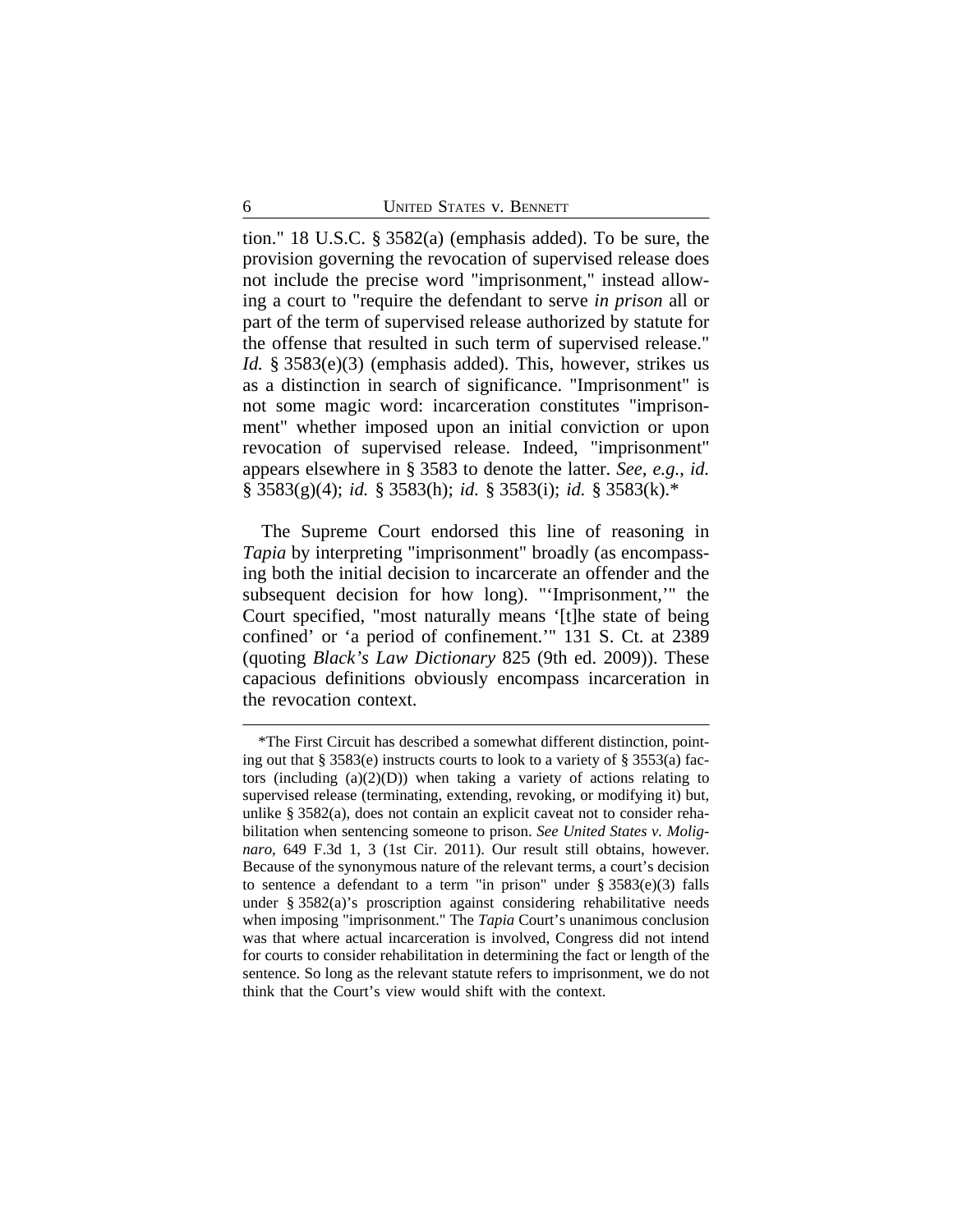Moreover, *Tapia* supports this conclusion not only in language but also in logic. Beyond the text of § 3582(a), the Supreme Court found "[e]qually illuminating" the fact that "when Congress wanted sentencing courts to take account of rehabilitative needs, it gave courts the authority to direct appropriate treatment for offenders"—as in the context of sentencing to probation or to supervised release. *Id.* at 2390. By contrast, when Congress did not want courts to consider rehabilitative needs, it did not accord them binding power to order such treatment—as in the context of sentencing to imprisonment. If Congress had intended "to allow courts to base prison terms on offenders' rehabilitative needs, it would have given courts the capacity to ensure that offenders participate in prison correctional programs. . . . That incapacity speaks volumes." *Id.* at 2390-91. The First Circuit concluded that "[t]he unanimous Supreme Court's assessment of the significance of this fact about judicial authority makes it legally, and not just factually, pertinent to this case, even though *Tapia* dealt with initial sentencing, whereas resentencing [on the revocation of supervised release] is involved here." *United States v. Molignaro*, 649 F.3d 1, 4 (1st Cir. 2011).

We thus hold that *Tapia* applies to the revocation context too.

# C.

Several caveats are in order. First, our interpretation of § 3582(a) in no way compromises the ability of a district court to revoke a term of supervised release and imprison the defendant if the court "finds by a preponderance of the evidence that the defendant violated a condition of supervised release." 18 U.S.C.  $\S 3583(e)(3)$ . By law, the conditions of release must include the "explicit" requirements "that the defendant refrain from any unlawful use of a controlled substance" and submit to drug testing (unless an exception is warranted). *Id.* § 3583(d). Indeed, "[i]f the defendant . . . tests positive for illegal controlled substances more than 3 times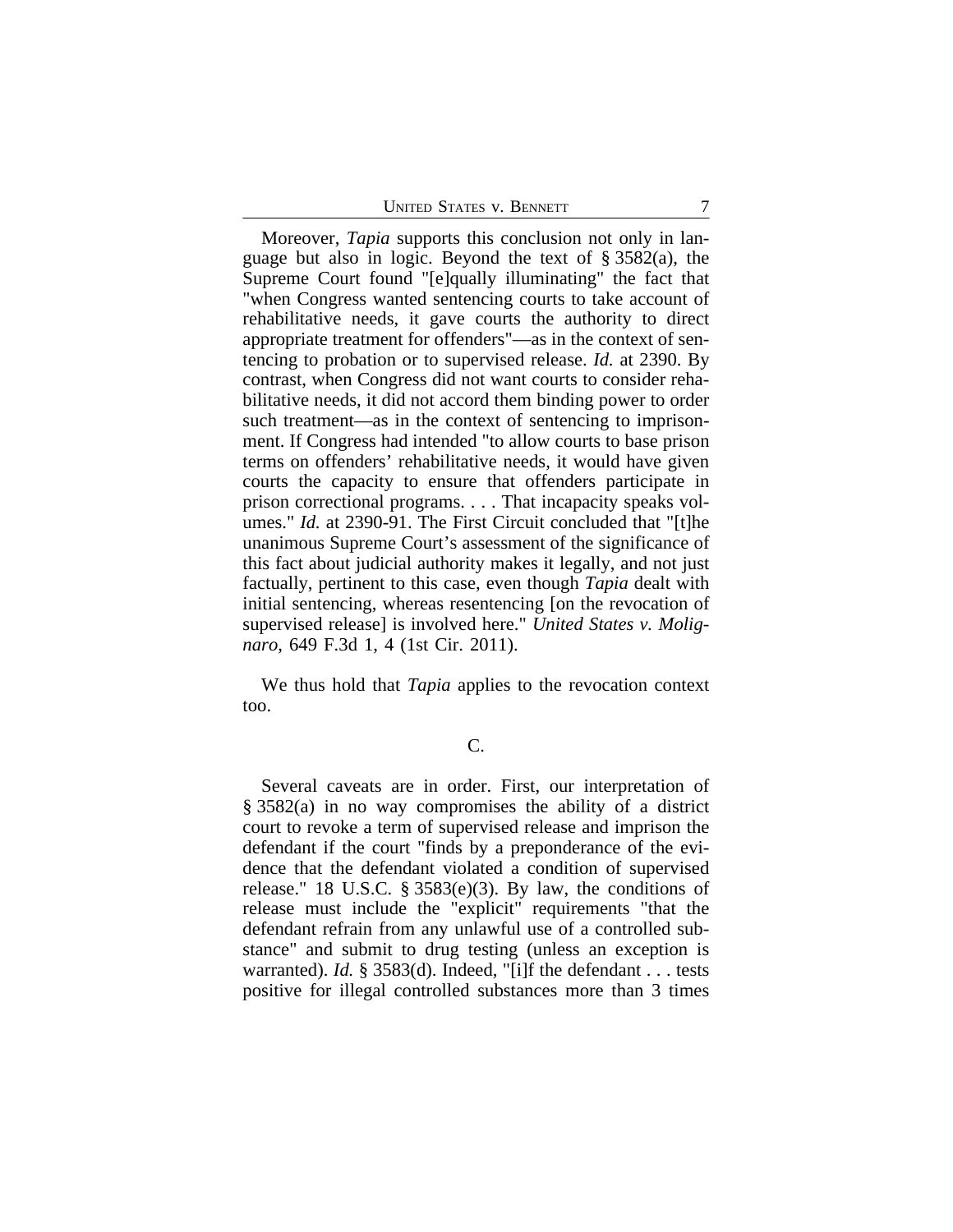over the course of 1 year," revocation followed by imprisonment is *mandatory*. *Id.* § 3583(g)(4). Today's decision does not—and could not—curtail the authority accorded district courts by Congress under this statutory scheme.

Second, as relevant to both initial sentencing and revocation sentencing, we note that—although district courts do not possess binding authority to order participation in prison programs, as discussed above—the sentencing judge may make certain recommendations relevant to a defendant's rehabilitative needs. As the Supreme Court explained in *Tapia*:

A court commits no error by discussing the opportunities for rehabilitation within prison or the benefits of specific treatment or training programs. To the contrary, a court properly may address a person who is about to begin a prison term about these important matters. And . . . a court may urge the [Bureau of Prisons] to place an offender in a prison treatment program. Section 3582(a) itself provides . . . that a court may "make a recommendation concerning the type of prison facility appropriate for the defendant"; and in this calculus, the presence of a rehabilitation program may make one facility more appropriate than another.

131 S. Ct. at 2392. Indeed, by trying to place the defendant in an effective drug treatment program, the district court in *Tapia* "did nothing wrong—and probably something very right." *Id.*

*Tapia* thereby drew a line between the consideration of a defendant's rehabilitative needs when determining the fact or length of imprisonment—which is improper—and the consideration of the same when recommending treatment options or the location of confinement—which is altogether sound. Trial judges should thus make plain that a defendant's rehabilitative needs relate at most to recommended programs or locations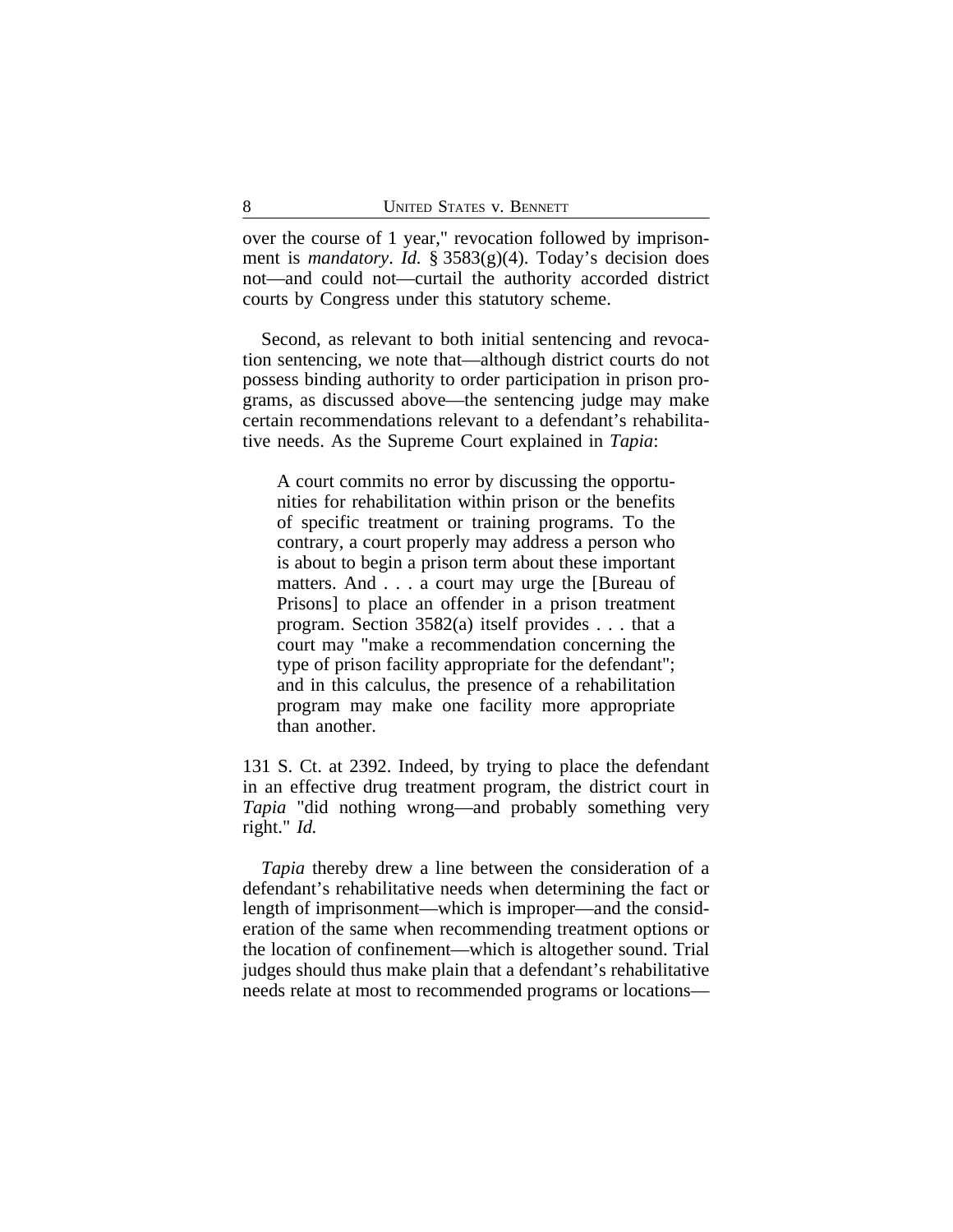not to the fact or length of imprisonment. By keeping these distinct concepts distinct, courts will preclude the possibility of confusion on appeal over whether a *Tapia* error has occurred.

III.

## A.

Given that *Tapia* governs this case, we must determine the appropriate standard of review for assessing whether the district court committed reversible error. Our review of the record makes plain that Bennett did not object at the revocation hearing on the grounds asserted here (or on any other grounds, for that matter). This issue, therefore, was not properly preserved.

Bennett contends that he adequately objected by arguing toward the start of the hearing—long before the district court mentioned his rehabilitative needs—that the sentences on the two revocations should run concurrently. But this argument was far too general to alert the district court to the specific reason that Bennett now asserts justifies concurrent sentences —namely, that  $\S 3582(a)$  forbids the use of rehabilitative needs as a determinant for the imposition or length of imprisonment. The entire purpose of an objection is to alert the district court to the actual basis of asserted error. *See* Fed. R. Crim. Pro. 51(b) ("A party may preserve a claim of error by informing the court—when the court ruling or order is made or sought—of the action the party wishes the court to take, or the party's objection to the court's action and the grounds for that objection."); *United States v. Bostic*, 371 F.3d 865, 871 (6th Cir. 2004) ("A party 'must object with that reasonable degree of specificity which would have adequately apprised the trial court of the true basis for [the] objection.'" (quoting *United States v. LeBlanc*, 612 F.2d 1012, 1014 (6th Cir. 1980)). The need for some specificity is not a meaningless ritual; rather, a clear objection can enable a trial court to correct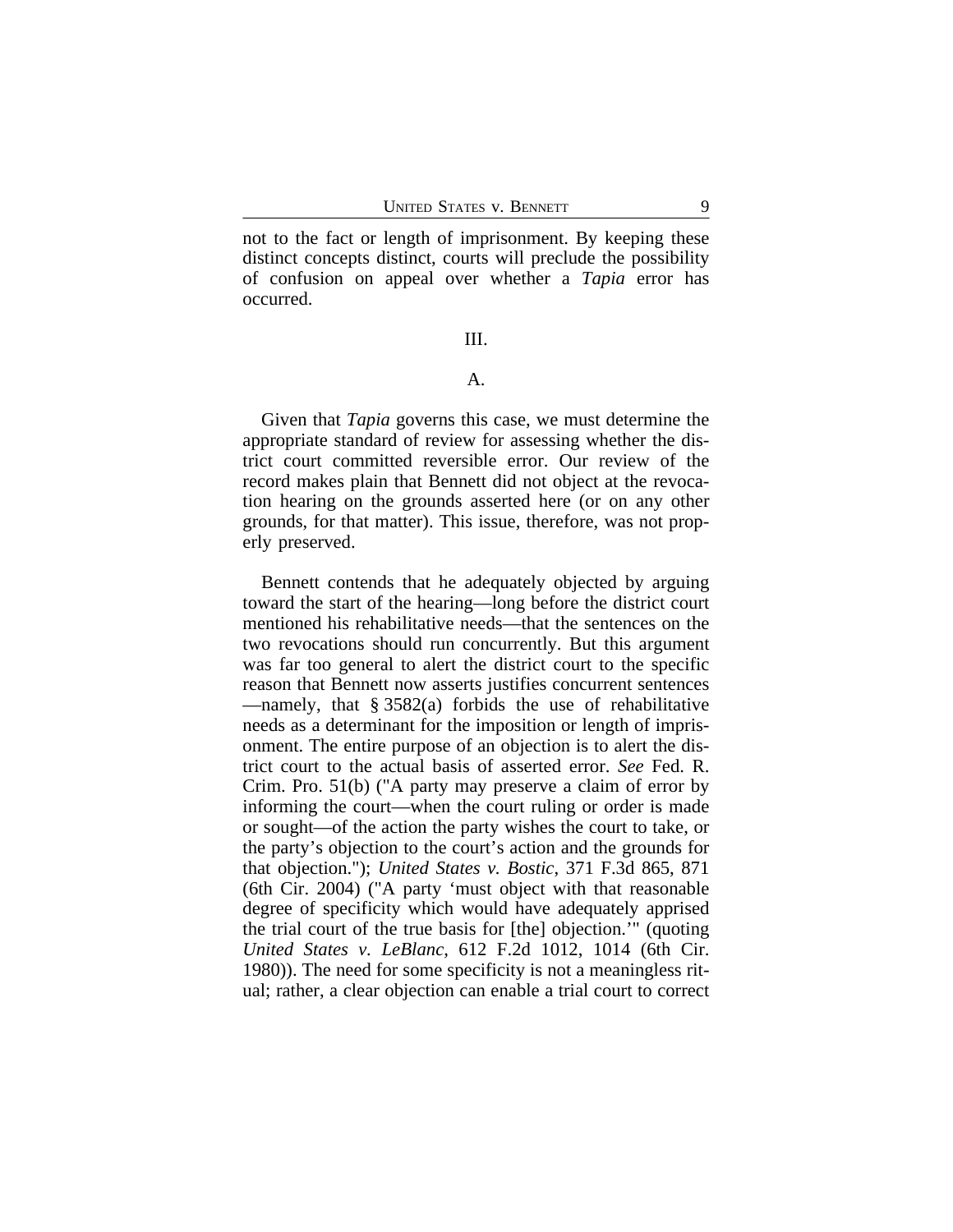possible error in short order and without the need for an appeal.

By any standard, Bennett's argument for concurrent sentences did not even approach the point on which he now grounds his claim. Indeed, when the district court made what Bennett now contends were erroneous comments about his rehabilitative needs, his counsel stood silent. We therefore find that the defendant failed to preserve the objection asserted here.

B.

Where a defendant fails to preserve his claim, he bears the burden of establishing (1) that the district court erred; (2) that the error was "plain"; and (3) that the error "affect[ed his] substantial rights," meaning that it "affected the outcome of the district court proceedings." *United States v. Olano*, 507 U.S. 725, 732, 734 (1993). Even then, this court "retain[s] discretion to deny relief," and denial is particularly warranted where it would not "result in a miscarriage of justice." *United States v. Robinson*, 627 F.3d 941, 954 (4th Cir. 2010).

Under *Olano*'s first prong, we must determine whether the district court erred, and in order to make that determination in the revocation context, this court asks whether the sentence is "plainly unreasonable." *United States v. Crudup*, 461 F.3d 433, 437 (4th Cir. 2006). Under this analysis, "we first determine, using the instructions given in *Gall [v. United States*, 552 U.S. 38 (2007)], whether a sentence is 'unreasonable.'" *United States v. Finley*, 531 F.3d 288, 294 (4th Cir. 2008). *Gall*, in turn, requires a reviewing court first to "ensure that the district court committed no significant procedural error." 552 U.S. at 51. If no such error is found, "the appellate court should then consider the substantive reasonableness of the sentence imposed." *Id.* If a sentence is held unreasonable under *Gall*, this court proceeds to "decide whether [it] is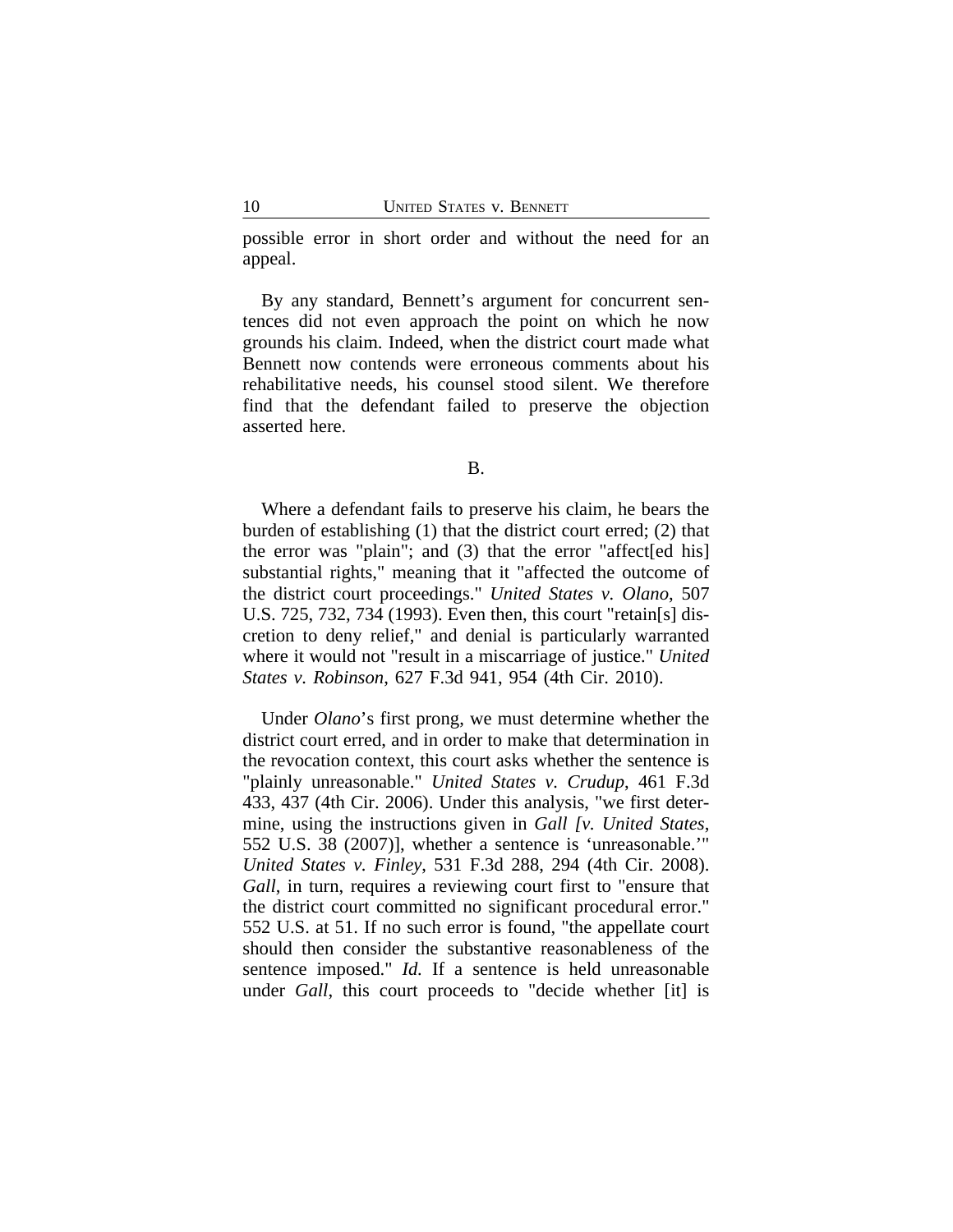*plainly* unreasonable." *Finley*, 531 F.3d at 294 (quoting *Crudup*, 461 F.3d at 439).

In assessing procedural accuracy, *Gall* stated that a court's "fail[ure] to consider the § 3553(a) factors" constitutes "significant procedural error." 552 U.S. at 51. It is only logical that a court's consideration of an improper § 3553(a) factor is likewise erroneous. Here, the district court contemplated a § 3553(a) factor that it was specifically prohibited from taking into account by § 3582(a)—Bennett's rehabilitative needs. This constitutes a procedural error under *Gall*.

We shall assume arguendo that the error was plain. *See Henderson v. United States*, 80 U.S.L.W. 3699 (U.S. June 25, 2012) (No. 11-9307) (granting certiorari to determine whether an error is plain where the case law is unsettled at the time of the district court proceeding but becomes clear during the appeal). We find, however, that Bennett's challenge ultimately fails because he has not carried his burden on *Olano*'s third prong. For the reasons that follow, Bennett has failed to show that the district court's putative *Tapia* error affected his substantial rights by influencing the outcome of the sentencing proceeding.

#### C.

Our review of the hearing transcript makes clear that it was the brazen breach of trust inherent in Bennett's unlawful actions while on supervised release—and not the rehabilitation rationale proscribed by *Tapia*—that drove the district court's sentencing decision.

The court commenced the sentencing portion of the proceeding by confirming that Bennett conceded the conduct underlying both grounds for revocation. As for the first ground, although Bennett pleaded guilty only to conspiracy to commit common law robbery on the state conviction, the court noted that he had "admitted the criminal conduct associ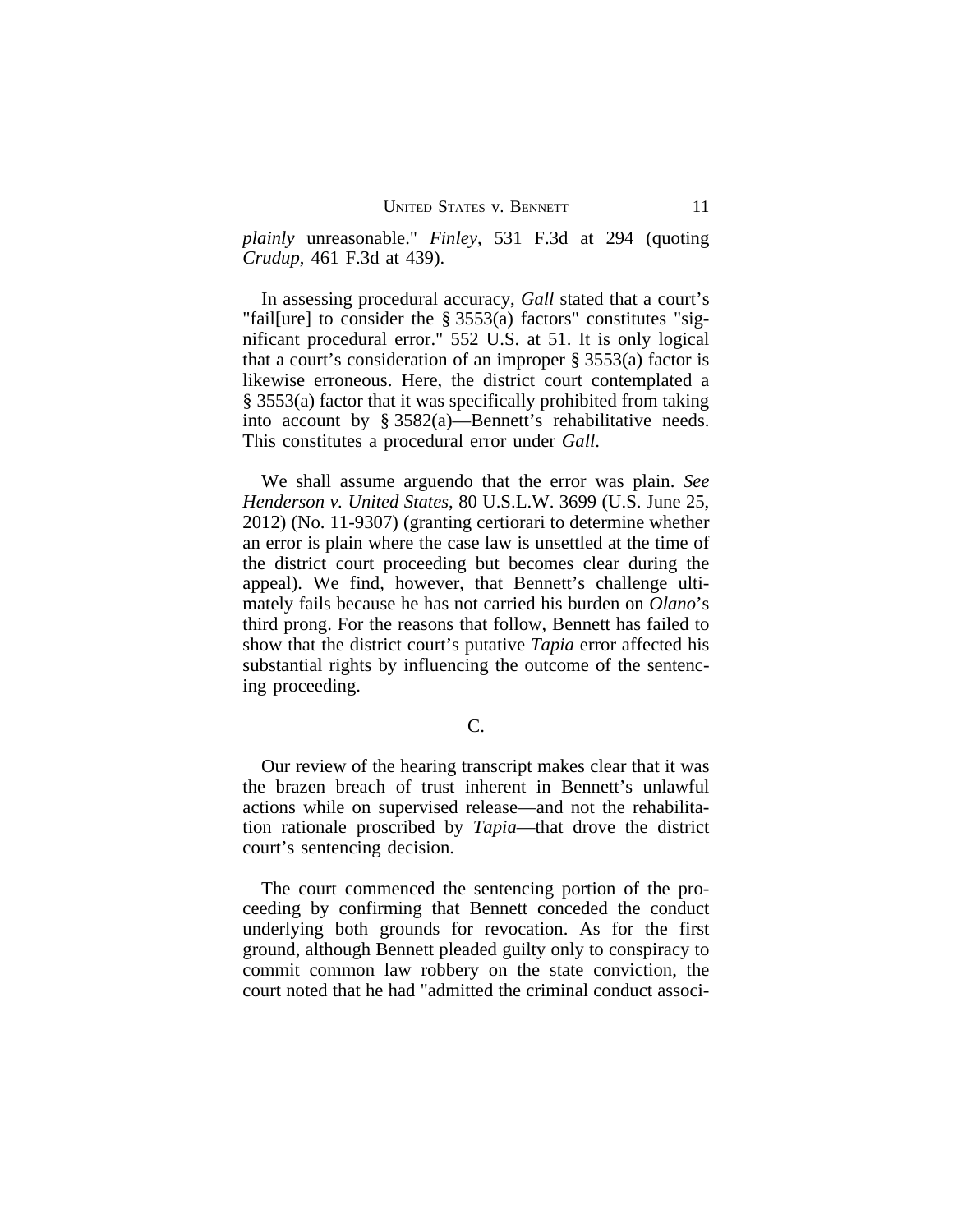ated with" the original and significantly more serious charges of "robbery with a dangerous weapon and possession of a firearm by a felon." On the second ground, the court observed that Bennett had "admitted to repeatedly using cocaine while on supervised release"—in fact, less than two months after leaving prison.

The court then declared that "the focus of a revocation proceeding is the breach of trust associated with being on supervised release and then continuing to engage in criminal behavior." The judge returned to this theme again and again, as demonstrated by the following statements:

- "[T]he court hoped that Mr. Bennett would do better than he had done so far, but it is what it is";
- "The court does believe that there is a serious breach of trust";
- "[I]t certainly didn't seem Mr. Bennett kind of learned too much while he was incarcerated or really had any respect for the trust the court had placed in him";
- "He'll pay the price for that egregious breach of trust today";
- "The sentence he's going to get today derives from the breach of trust";
- "[T]oday he'll be held to account for his breach of trust, the repeated breach of trust, the serious violation in connection with" his first federal conviction;
- "He didn't learn anything";
- "He breached the trust of this court";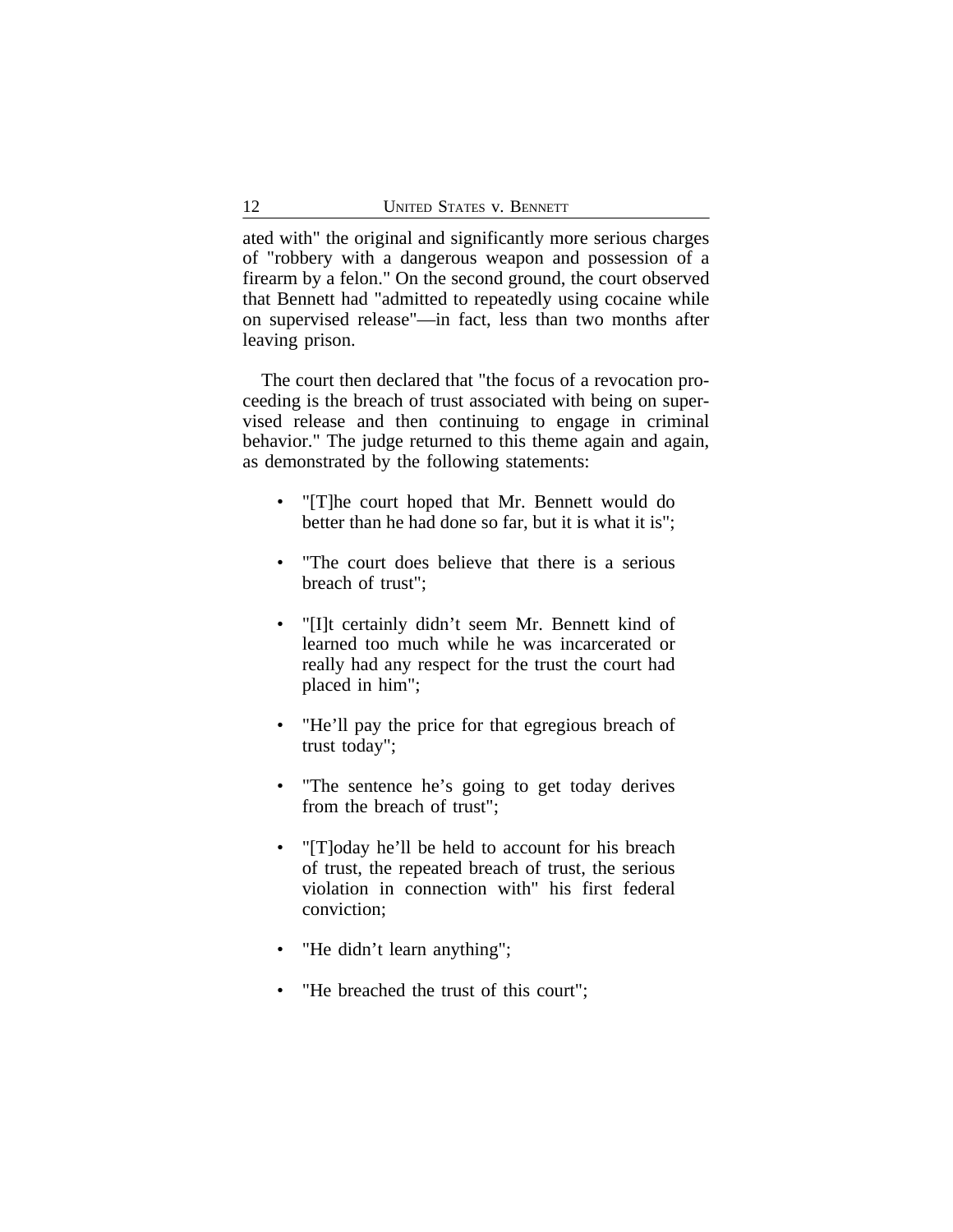"[H]is conduct reflects an egregious breach of trust associated with the sentence . . . handed down" on his second federal conviction.

The judge also declared that Bennett "remains a threat."

The court did not reference Bennett's rehabilitative needs at all for the first two and one-half of the three pages of transcript encompassing the sentencing explanation. As its last point before pronouncing the second sentence (after making all of the statements listed above), the judge simply mentioned that Bennett "needs intensive substance abuse treatment" and that "the court will impose a sentence that provides ample time for that." The judge then stated that the sentence was meant both to "reflect the serious nature of the breach of trust" and to "provide ample time for substance abuse treatment." These statements comprise the sum total of any *Tapia* error. While the court also noted its recommendation that Bennett "receive intensive substance abuse treatment" while in prison, this recommendation was plainly proper under § 3582(a), as confirmed by *Tapia* and discussed above.

Thus, when properly situated within the entire sentencing proceeding, Bennett's rehabilitative needs clearly constituted only a minor fragment of the court's reasoning. By contrast, the judge made plain that the defiance demonstrated by Bennett's multiple criminal acts during his short period of relative freedom was simply staggering. The concern with this breach of trust, which both led off the discussion and bore all of its emphasis, far outweighed any other concerns and provided independent justification for the sentence.

This determination is underscored by comparing the present case with the sentencing proceeding at issue in *Tapia*. There, the district judge emphasized that "the sentence has to be sufficient to provide needed correctional treatment, and here I think the needed correctional treatment is the 500 Hour Drug Program." *Tapia*, 131 S. Ct. at 2385, 2392. The "*number*